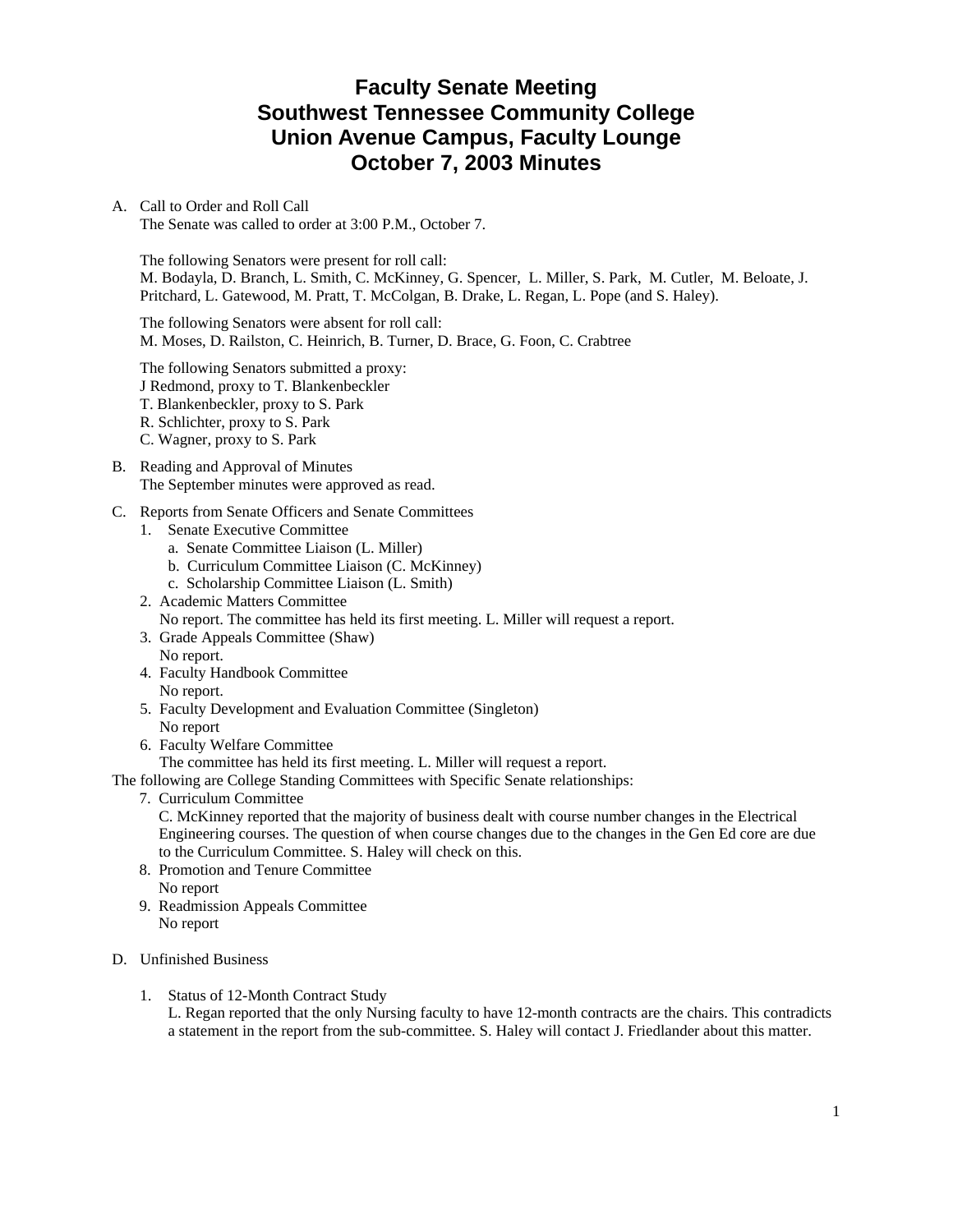- 2. Status of Election to Fill Bettie Abernathy-Phillips Position The election was held from September 30 through October 6. The results of the online voting were: Carl Heinrich, 33 votes; Gary Spencer, 1 vote; Lee Smith, 1 vote. There was some question about Lee Smith's eligibility. According to the Constitution and By-laws, in order to serve on the Senate, a person must hold at least the rank of Instructor and have completed at least one full year as a full-time faculty member.
- 3. Status of Non-reimbursable fees The acting Vice President of Finance told President Haley that there is nothing that can be done about these fees. Haley will follow up on this with the new Vice President of Finance.
- 4. Status of Appointment of Vice President of Finance Dr. Dhingra is the new Vice President of Finance. He comes from the University of Nevada and has previous experience with salary equity studies.
- 5. Status of Salary Notification and Benefits Summaries S. Haley has asked Dr. Miller about why all faculty members are not receiving salary notifications and benefits summaries each year. She was not aware of this problem and will check on it.
- 6. Status of 2003-2004 Priorities

Salary equity is the first priority for the Senate for 2003-2004. S. Haley is very encouraged after discussing this issue with the administration and believes the administration is "on board." He expects an adjustment in 2004-2005 and money in the budget.

L. Smith stated that we need input into how the salary equity study is revised. We need information about how they will determine seniority.

#### E. New Business

1. ADA Concerns

Several Senators expressed concern about difficulties in remaining in compliance with ADA regulations when tutorial and testing services have been cut. The ASC will no longer provide testing services, and the hours of operation are being shortened. The ASC at Macon will not duplicate tapes. Media Services will provide this service. S. Haley has asked the Provost to look into this matter but has not heard anything.

L. Smith report that on August 19 a meeting was held to discuss the reductions. Participants were Arch Griffin, Elaine Adams, Gail Thomas, Maxine Ford, and Joanne Bassett. The Distance Learning representatives suggested a proctor cooperative.

M. Bodalya stated that faculty hours are increasing due to extra duties performed because of the cutbacks. C. McKinney expressed concern about the lack of tutors. He will prepare a resolution for the next meeting.

#### 2. Promotion and Tenure Task Force Committee

L. Smith reported that a task force was formed comprised of Department Chairs to discuss professional excellence,, outstanding abilities, dossier documentation, and academic freedom. Smith suggested that a faculty member be placed on the committee and was appointed to serve on the committee.

#### 3. Print Shop Concerns

 Due to concerns about the removal of the two people at the Union campus, S. Haley met with K. Nippert, who has agreed to reconsider. M. Bodayla contacted A. Shotwell about the issue and was assured that the Union campus would have duplicating services.

### 4. Late Registration Proposal

 S. Haley reported that he is serving on an ad hoc committee to improve registration. The committee requested that the Senate propose that late registration end on the day before classes start. D. Branch moved that the Senate recommend that late registration end at the end of the last business day before the first day of classes. M. Pratt seconded the motion. The motion was passed unanimously.

5. Campus Safety

 L. Regan brought up the issue of campus safety and stated that we are experiencing a problem every semester. The Nursing building has had several problems, and the response time from campus security has been slow. Many of the red phones do not work and many offices are isolated.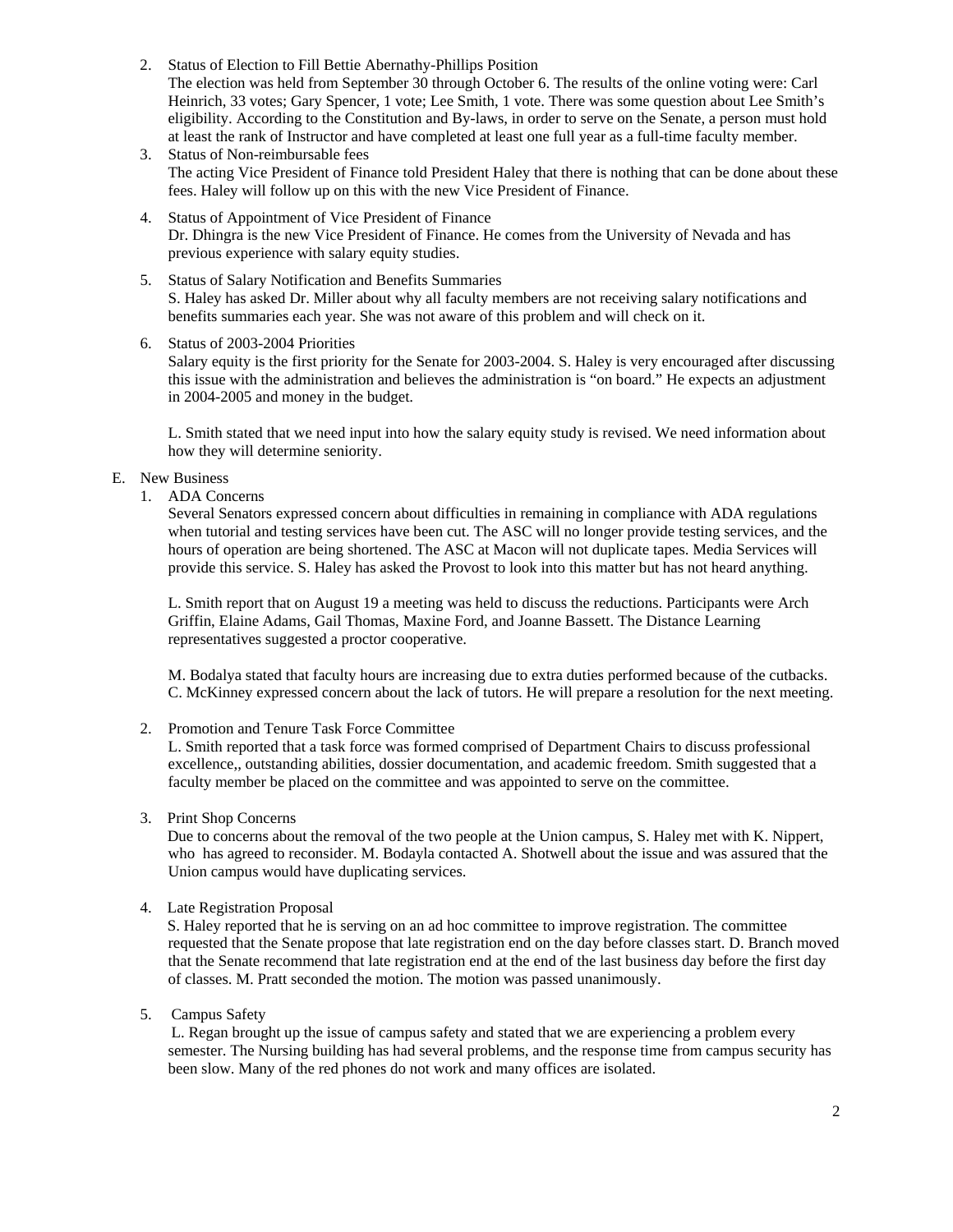Senators expressed concern about the safety of the Nursing faculty and security issues in general, especially in light of the events at Dyersburg State. The consensus was that an analysis of campus security was needed and that immediate action needs to be taken.

L. Regan moved that the Faculty Senate request an analysis be made of campus safety by the Public Safety committee and the Vice President of Finance with all haste. M. Bodalya seconded the motion. The motion passed unanimously.

G. Spencer moved that the Senate recommend in the strongest possible terms that a security door with card entry be added to all entrances to the Nursing Building. L. Regan seconded the motion. The motion failed.

M. Bodayla moved that the Senate request that immediate attention be paid to the safety and security of the Nursing faculty. We suggest the installation of a carded security door. M. Pratt seconded the motion. The motion passed with one opposed.

6. Foundation Campaign Drive

S. Haley is a Vice-chair and is recruiting people for the fund drive and encouraged faculty participation. Priorities this year are Nursing, Biotechnology, and Faculty Development.

7. Need for Communication L. Smith stated that there is still a need for better communication of information. S. Haley suggested inviting Dr. Miller to the next meeting. It was agreed he would take care of this.

#### F. Adjournment

The Senate moved to adjourn at 4:25 P.M. The next Senate meeting will be on November 3 at 3:00 at the Macon Cove campus.

## Southwest Senators and Senate Committees

### November Roll Sheet

#### **2003-2004 Senate**

| President: Steve Haley | shaley | 5635 |
|------------------------|--------|------|
|                        |        |      |

# **Division Senators:**

| <b>Division Senators of Liberal Studies and Education - Five Seats.</b>                     |  |  |  |
|---------------------------------------------------------------------------------------------|--|--|--|
| (Developmental Studies, Education, Fine Arts/Language and Literature, Social and Behavioral |  |  |  |

Science/Criminal Justice)

| Mary Ann Bodayla (2yrs)<br>Doug Branch (2yrs)<br>Lilliette Smith (2yrs)<br>Clark McKinney (1yr) | mbodayla<br>dbranch<br>lismith<br>cmckinney | Social Behav. Sci./Crim. Just.<br>Fine Arts/Lang. and Lit.<br>Social Behav. Sci./Crim. Just.<br>Social Behav. Sci./Crim. Just. | 5197<br>4483<br>4125<br>4574<br>4434 |
|-------------------------------------------------------------------------------------------------|---------------------------------------------|--------------------------------------------------------------------------------------------------------------------------------|--------------------------------------|
| Mark Moses (1yr)                                                                                | mmoses                                      | Developmental Studies                                                                                                          |                                      |

#### **Division Senators of Business, Career Studies and Technology - Five Seats.**

(Accountacy/Office Adm./Career Studies, Business Adm. and Paralegal Studies, Information Tech/Graphic Arts, Engineering Tech., Industrial and Environ. Tech.)

| Jerry Redmond (2yrs)      | iredmond     | Information Tech., Graph. Arts. | 4410 |
|---------------------------|--------------|---------------------------------|------|
| Gary Spencer (2yrs)       | gspencer     | Engineering Tech.               | 4404 |
| Dale Railston (2yrs)      | drailston    | Indus & Environ Technologies    | 4152 |
| Carl Heinrich (1yr)       | cheinrich    | <b>Engineering Technologies</b> | 4152 |
| Todd Blankenbeckler (1yr) | tblankenbeck | Information Tech., Graph. Arts  | 4677 |

**Division Senators of Math, Natural Sciences, & Health Sciences - Four Seats.**  (Nursing, Mathematics, Natural Sciences, Allied Health)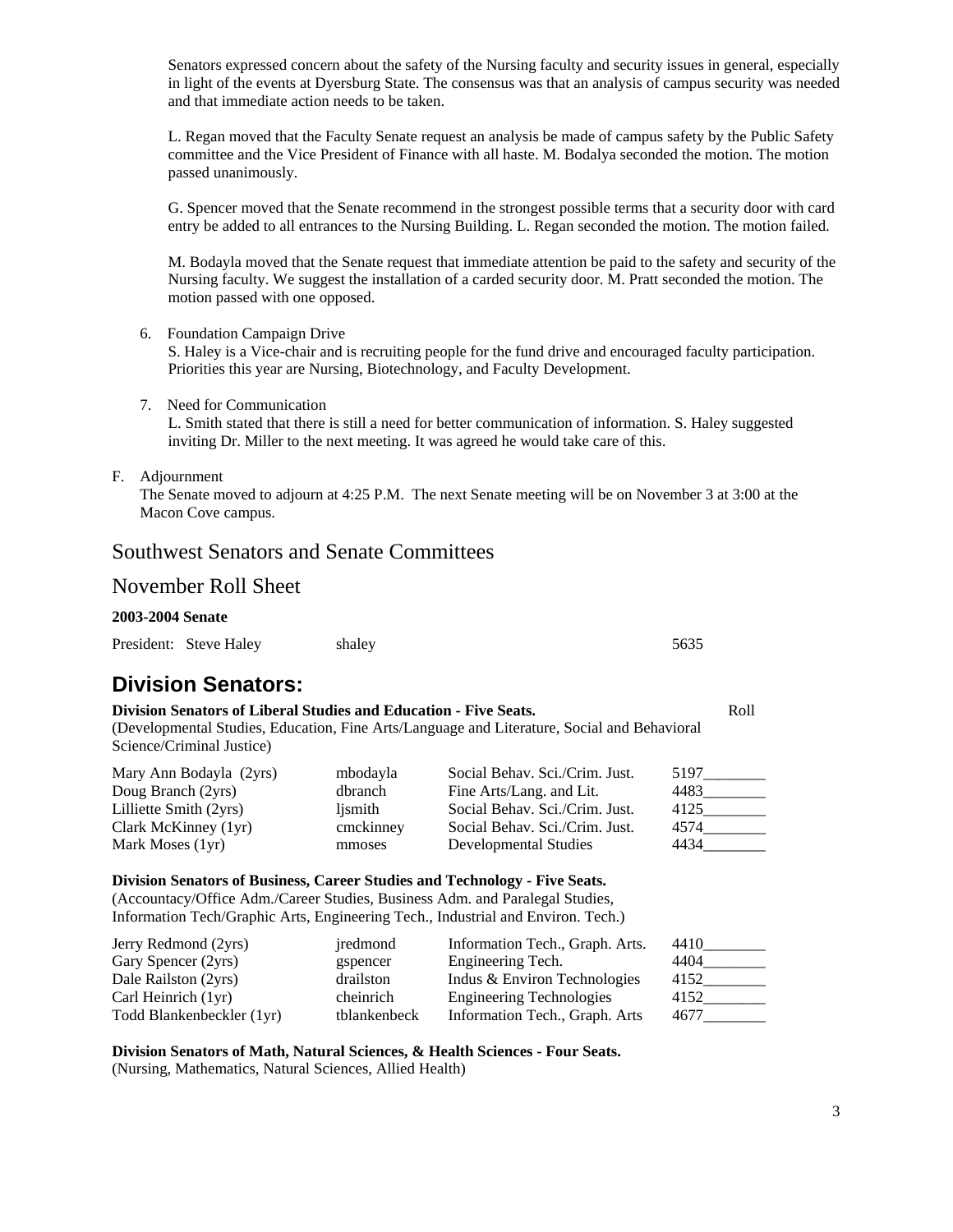| Bill Turner (2yr)  | wturner | <b>Mathematics</b>      | 6023 |
|--------------------|---------|-------------------------|------|
| David Brace (2yr)  | dhrace  | Allied Health           | 5405 |
| Gerald Foon (1yr)  | gfoon   | Allied Health           | 5412 |
| Lynda Miller (1yr) | lmiller | <b>Natural Sciences</b> | 4447 |

# **Department Senators:**

**Division: Business, Career Studies & Tech. Departments:** 

- **a. Accountancy, Office Admin. & Career Studies**
- **b. Administration & Paralegal Studies**
- **c. Info. Tech. & Graphic Arts Tech.**
- **d. Engineering Technologies**
- **e. Indus & Environ Technologies**

| Sheridan Park (2yr)   | spark       | Accountancy/ Office Adm.        | 4682 |
|-----------------------|-------------|---------------------------------|------|
| Cristy Crabtree (2yr) | ccrabtree   | Business Adm. and Paralegal St. | 4668 |
| Roger Schlichter(1r)  | rschlichter | Information Tech./Graphic Arts  | 4144 |
| Max Cutler $(2yr)$    | mcutler     | Engineering Tech.               | 4166 |
| Carl Wagner (2yr)     | cwagner     | Industrial and Environ. Tech.   | 4160 |

## **Division: Liberal Studies & Education Departments:**

- **a. Developmental Studies**
- **b. Fine Arts, Languages, and Literature**
- **c. Education**

#### **d. Social & Behavioral Science/ Criminal Justice**

| Mickey Beloate (1yr)     | mbeloate   | Developmental Studies                  | 6015 |
|--------------------------|------------|----------------------------------------|------|
| John Pritchard (1yr)     | ipritchard | Fine Arts/Language and Literature 5645 |      |
| Lafayette Gatewood (1yr) | lgatewood  | Education.                             | 5147 |
| Mary Pratt (1yr)         | mpratt     | Social Behav. Sci./Crim. Just          | 6056 |

### **Division: Math, Natural Sciences & Health Sciences Departments:**

| a. Mathematics<br><b>b.</b> Natural Sciences<br>c. Nursing |           |                         |      |
|------------------------------------------------------------|-----------|-------------------------|------|
| d. Allied Health                                           |           |                         |      |
| Tamara McColgan (2yr)                                      | tmccolgan | <b>Mathematics</b>      | 5530 |
| Bob Drake(2yr)                                             | bdrake    | <b>Natural Sciences</b> | 4501 |
| Loretta Regan (2yr)                                        | lregan    | <b>Nursing</b>          | 5447 |
| Linda Pope (1yr)                                           | lpope     | Allied Health           | 5056 |

• Senators are exempt from serving on other standing committees.

# **Membership of Faculty Senate Committees for 2003-2004**

**ACADEMIC MATTERS:** Sarah Dunn, Carl Swoboda, Patsy Fancher, Ron Gephart, Leslie Peeples, Sarah Warrington, Clarence Christian, Lillie M. Jackson, Pat Keene

**GRADE APPEALS:** Sandy Shaw (**Chair**), Mary Vines, Virginia Melvin, Steve Katz, Sharron Smith, Larry Butts, Dewey Syker, Karen Webb (**alternate**).

**FACULTY HANDBOOK:** Victoria Gray, Tracy Freeman, Tracy Rusco, Douglas Smith, Phyllis Porter, Dagny Wright, Pat Foley